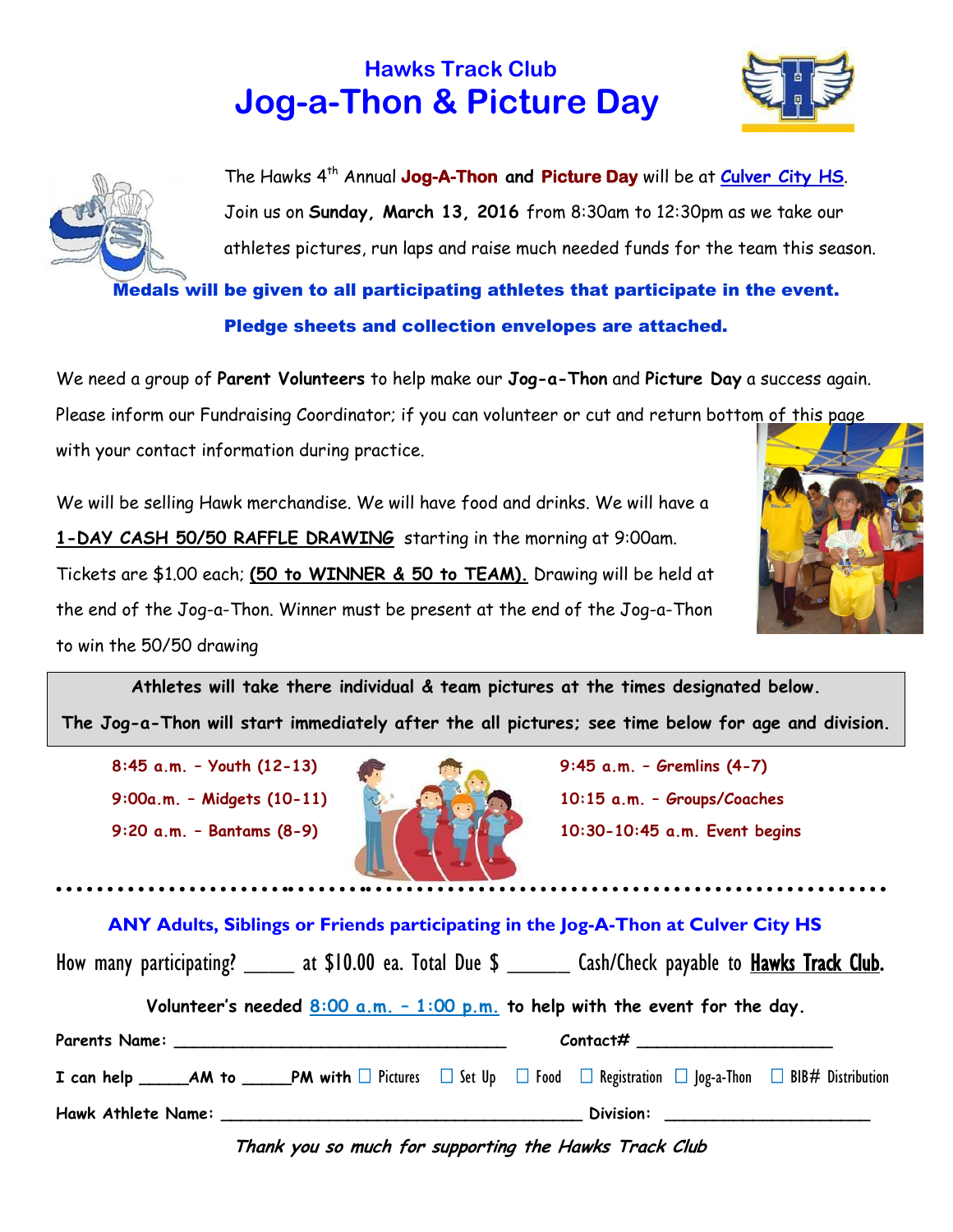**Dear Hawk Parents,** 

**We are excited about our upcoming Jog-a-thon on Sunday, March 13, 2016. The funds from this event will go for facilities, permits and team equipment.**

> **Location: CULVER CITY HIGH SCHOOL (Track) 4401 ELENDA ST. CULVER CITY CA 90230**

**Our goal is \$15,000 for all fundraising this season and we need your help to reach it!**

**We are asking for flat donations, it doesn't have to be big because every \$5, \$10, \$15 or \$20 pledge is a huge help. Remember \$50.00 is Nifty! If every athlete raised \$50.00 we could earn over \$5,000 for our team.** 

### **Below are the instructions for collecting pledges.**

- **Please collect name, email, and pledge amount from sponsor.**
- **Money is collected at time of pledge.**
- **Checks need to made to: Hawks Track Club**
- **Please give every sponsor a Thank You form as a receipt of their donation.**
- **Envelopes need to be turned in MARCH by Thursday, March 19th**

#### **PARTICIPANTS**

**Will warm up in a designated area at the start of the Jog-a-Thon. All participants must have bib #'s on the back of their shirts. After event athletes will stay on the track for awards and dismissal. Participants will be escorted to the sideline for drinks/food. 50/50 raffle drawing winner will be announced Participants will run/walk/jog on the track for 1hr.** 

**NON HAWK participating runners can donate \$10.00 and participate.**

**While we encourage all athletes to participate either by running, jogging or walking; collecting donations is a big help for our program and remember "\$50.00 is Nifty"!**

**If you have any questions please see Fundraising Coordinator or inquire at practice.**

**We thank all the athletes and parents in advance for your support and participating in making this fundraiser a fun and successful event.**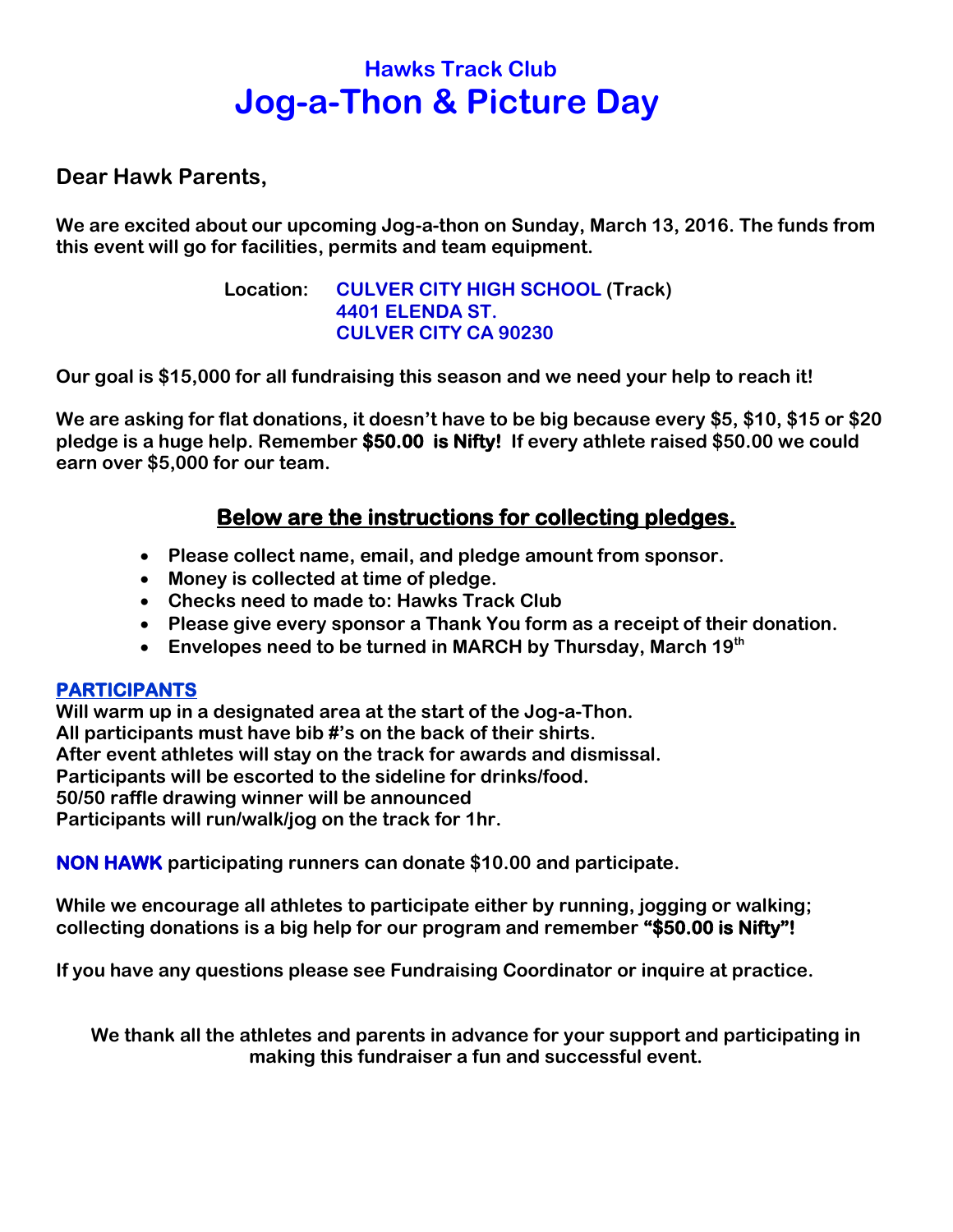#### **Jog-a-Thon and Picture day on the same day?**

**YES, please bring your child on Sunday, March 13th dressed in his/her Gold Hawks running uniform. Pictures will be taken first thing in the morning starting at 8:45am with the Intermediate/Youth division, other division will follow.** 

#### **What pictures will we receive and How much?**

**Pictures are \$12.00 per athlete. Please use envelope provided. Pictures will include: (Team and Individual picture packet including 4-wallets and a button. Cash or check payable to Hawks Track Club.**

#### **What is a Jog-A-Thon?**

**An opportunity for our team to raise money by encouraging the students to earn pledge donations from family and friends in exchange for completing laps for 1 hour at the school.** 

#### **What can Parents do to help before the run?**

**Help your kids set a realistic goal for how many laps they will complete. This will help your donors gauge the amount of money they are pledging. The athletes can begin asking friends and family to support them by making a PER LAP PLEDGE or FLAT DONATION. Parents, athlete's friends, siblings and others are welcome to participate for a Donation of \$10.00.**

#### **What happens on the Jog-A-Thon day?**

**Athletes will warm up just before the event begins at 10:30am-10:45am. Participants will line up on the track; music will begin after the whistle. The kids can walk, jog or run (probably a little of both) around the track for 1 hour. A table will be set up for water, etc. As participants pass by,** 

**we will mark there bib #'s as an indication, they have ran a lap. At the end the participants will turn in their bib#.**

#### **What about the Donations?**

**Proceeds from the Jog-A-Thon will be used towards team equipment, permit costs and facility fees.** 

#### **Are there prizes or gifts?**

**OH YES! Every athlete will receive a medal for participating. Parents, friends and siblings who donate \$10.00 (In Advance by Saturday, March 05, 2016) will receive a T-SHIRT; Sign-up at practice. We will accept sign-ups day of event as well.**

#### **Below are Instructions for colleting pledges**

**We are asking for flat donations, it doesn't have to be big because every \$5, \$10 \$15 or \$20 pledge is a huge help. Remember \$50.00 is Nifty!** 

- **1. Please collect name, email and pledge amount from sponsor.**
- **2. Money is collected at time of pledge. Checks are payable to Hawks Track Club.**
- **3. All participants will have bib's# and must turn in bibs at the end of the Jog-a-Thon.**
- **4. Envelopes' need to be turned in by Thursday, March 17 th .**
- **5. Please give every sponsor a Thank You form/note as receipt of their donation.**